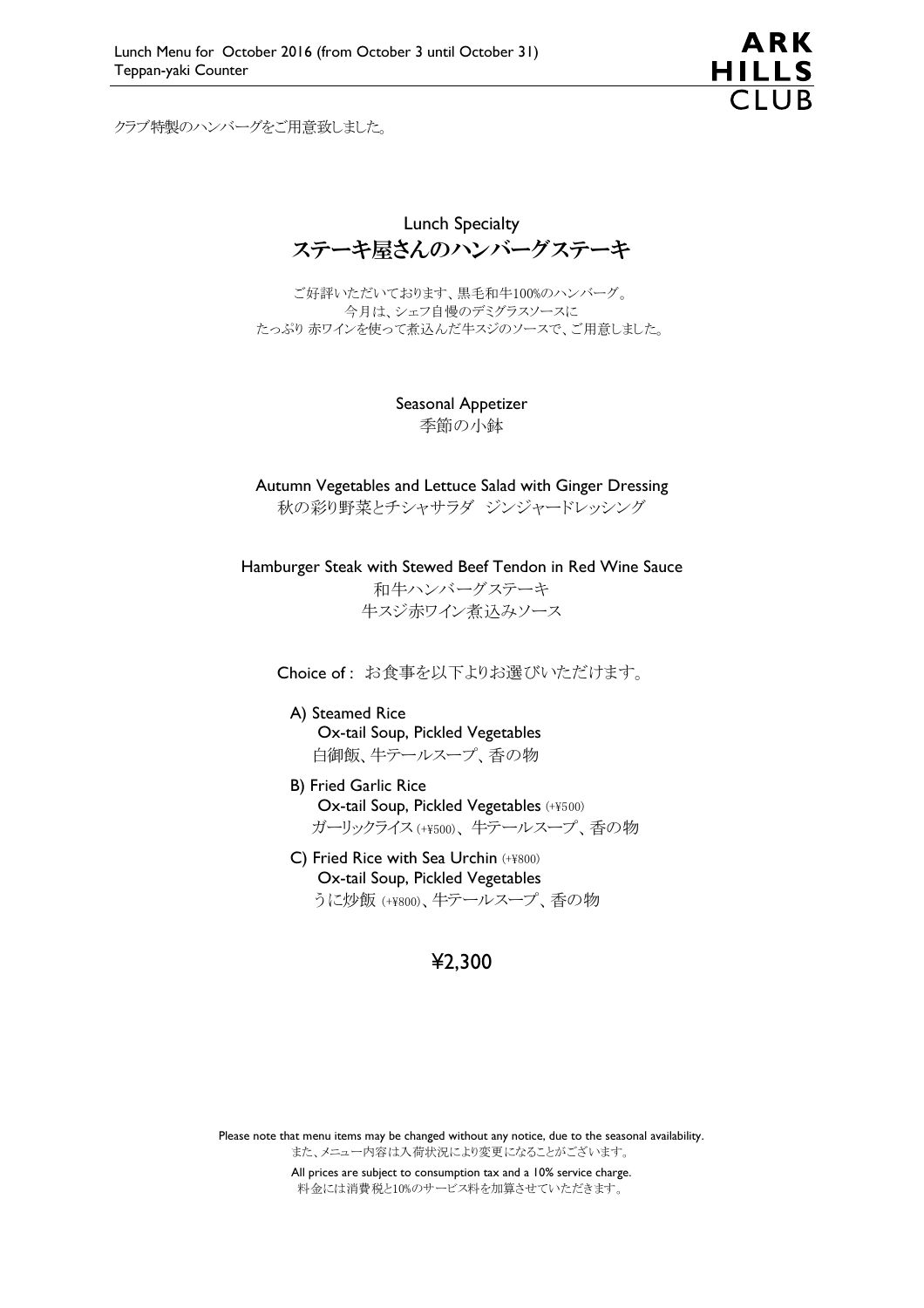

# Dry-aged Beef Lunch

ドライエイジビーフランチ

Today's Seasonal Appetizer 季節の小鉢 Egg Custard with Mushrooms or Homemade Smoked Salmon, etc. (きのこの茶碗蒸し、自家製スモークサーモンなど)

Autumn Vegetables and Lettuce Salad with Ginger Dressing 秋の彩り野菜とチシャサラダ ジンジャードレッシング

> Dry-Aged Australian Beef Steak 100g オーストラリア産ドライエイジビーフ 100g

Sautéed Seasonal Vegetables such as Egg Plant and Lotus Root 季節野菜のソテー 大長茄子、蓮根 など

Choice of : お食事を以下よりお選びいただけます。

A) Steamed Rice Ox-tail Soup, Pickled Vegetables 白御飯、牛テールスープ、香の物

- B) Fried Garlic Rice Ox-tail Soup, Pickled Vegetables ガーリックライス、 牛テールスープ、香の物
- C) Fried Rice with Sea Urchin (+¥500) Ox-tail Soup, Pickled Vegetables うに炒飯 (+¥500)、牛テールスープ、香の物

Coffee or Tea コーヒー 又は 紅茶

# ¥2,300

Teppan-yaki Counter serve "Nanatsuboshi" rice from Hokkaido Please note that menu items may be changed without any notice, due to the seasonal availability. 鉄板焼カウンターでは、北海道産ななつぼし米を使用しております。 また、メニュー内容は入荷状況により変更になることがございます。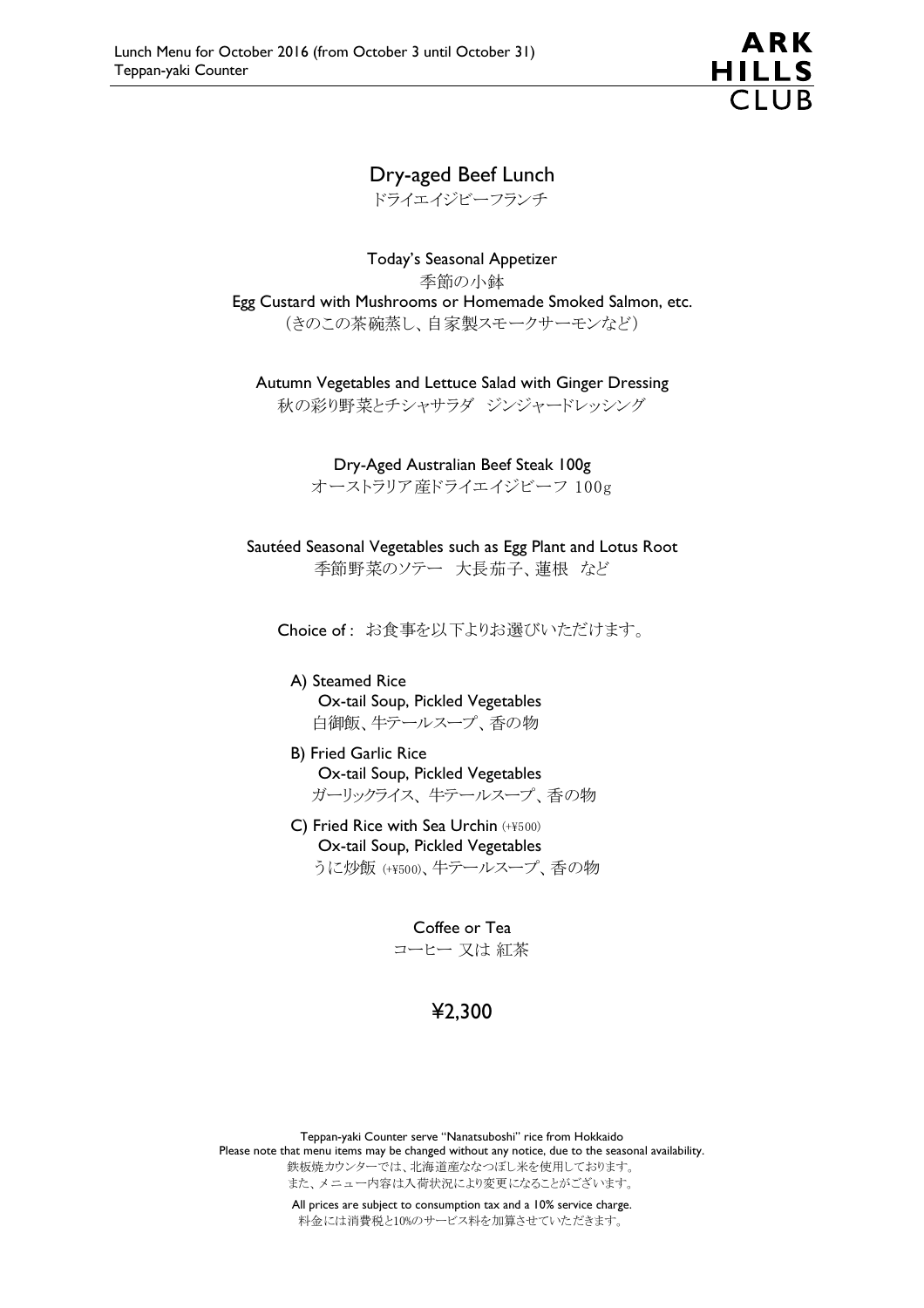

#### Today's Rare Cuts Beef Lunch

"お肉の美味しさ再発見" 本日の稀少部位ランチ

Today's Seasonal Appetizer 季節の小鉢 Egg Custard with Mushrooms or Homemade Smoked Salmon, etc. (きのこの茶碗蒸し、自家製スモークサーモンなど)

Autumn Vegetables and Lettuce Salad with Ginger Dressing

秋の彩り野菜とチシャサラダ ジンジャードレッシング

Today's Rare Cuts of Beef 100g 秋田産あか牛鹿角牛 国産牛などの稀少部位 100g カイノミ、ざぶとん、みすじ、イチボなどからその日一番の特選部位をお楽しみいただきます。

> Sautéed Seasonal Vegetables such as Egg Plant and Lotus Root 季節野菜のソテー 大長茄子、蓮根 など

Choice of : お食事を以下よりお選びいただけます。

- A) Steamed Rice Ox-tail Soup, Pickled Vegetables 白御飯、牛テールスープ、香の物
- B) Fried Garlic Rice Ox-tail Soup, Pickled Vegetables ガーリックライス、 牛テールスープ、香の物
- C) Fried Rice with Sea Urchin (+¥500) Ox-tail Soup, Pickled Vegetables うに炒飯 (+¥500)、牛テールスープ、香の物

Coffee or Tea コーヒー 又は 紅茶

# ¥2,800

Teppan-yaki Counter serve "Nanatsuboshi" rice from Hokkaido Please note that menu items may be changed without any notice, due to the seasonal availability. 鉄板焼カウンターでは、北海道産ななつぼし米を使用しております。 また、メニュー内容は入荷状況により変更になることがございます。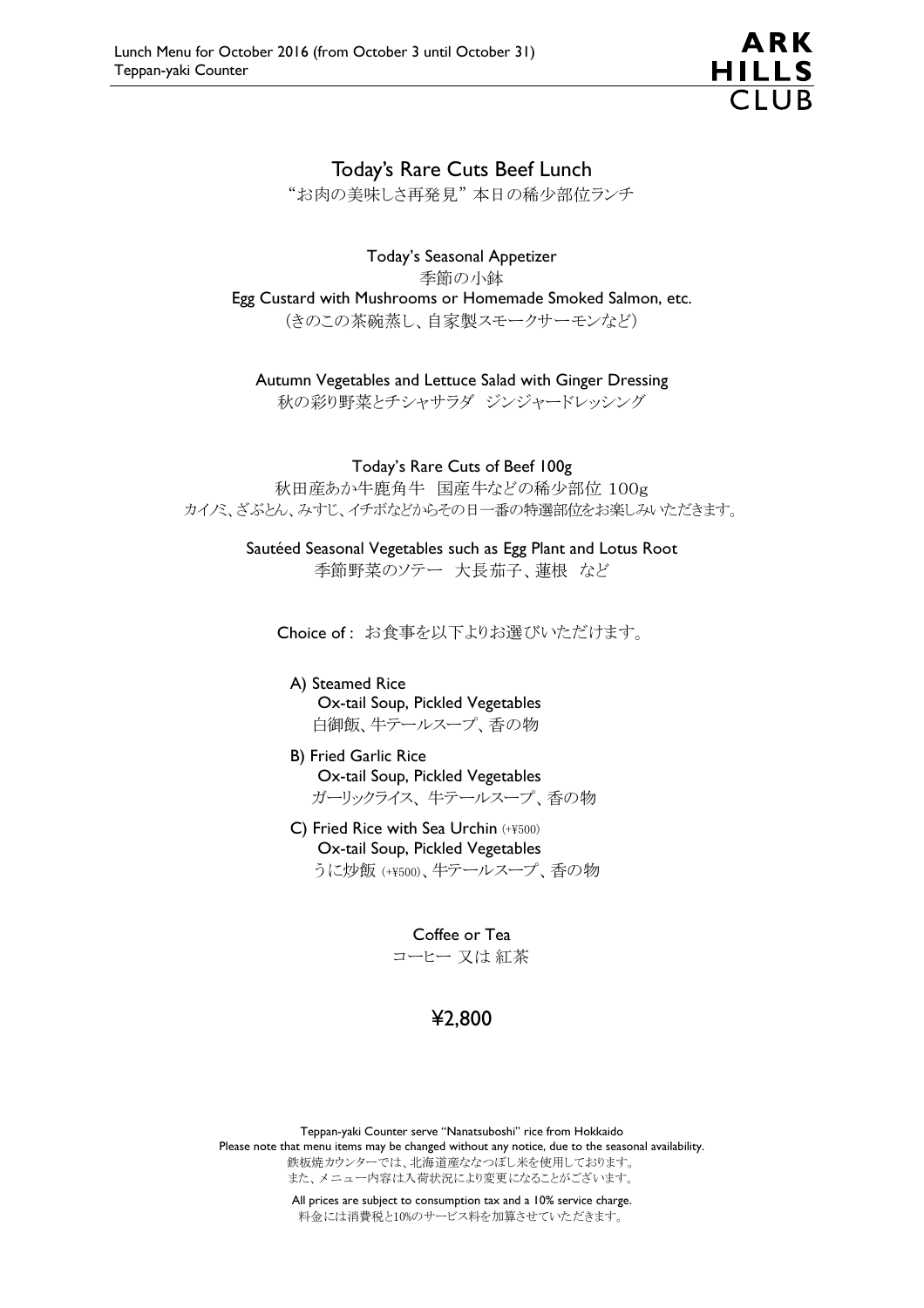

### Seafood Lunch

シーフードランチ

Today's Seasonal Appetizer 季節の小鉢 Egg Custard with Mushrooms or Homemade Smoked Salmon, etc. (きのこの茶碗蒸し、自家製スモークサーモンなど)

Autumn Vegetables and Lettuce Salad with Ginger Dressing 秋の彩り野菜とチシャサラダ ジンジャードレッシング

Sautéed Sea Bream and Scallops with Porcini Sauce 真鯛と帆立貝のソテー ポルチーニソース

Sautéed Seasonal Vegetables such as Egg Plant and Lotus Root 季節野菜のソテー 大長茄子、蓮根 など

Choice of : お食事を以下よりお選びいただけます。

A) Steamed Rice Ox-tail Soup, Pickled Vegetables 白御飯、牛テールスープ、香の物

- B) Fried Garlic Rice Ox-tail Soup, Pickled Vegetables ガーリックライス、 牛テールスープ、香の物
- C) Fried Rice with Sea Urchin (+¥500) Ox-tail Soup, Pickled Vegetables うに炒飯 (+¥500)、牛テールスープ、香の物

Coffee or Tea コーヒー 又は 紅茶

# ¥3,500

Teppan-yaki Counter serve "Nanatsuboshi" rice from Hokkaido Please note that menu items may be changed without any notice, due to the seasonal availability. 鉄板焼カウンターでは、北海道産ななつぼし米を使用しております。 また、メニュー内容は入荷状況により変更になることがございます。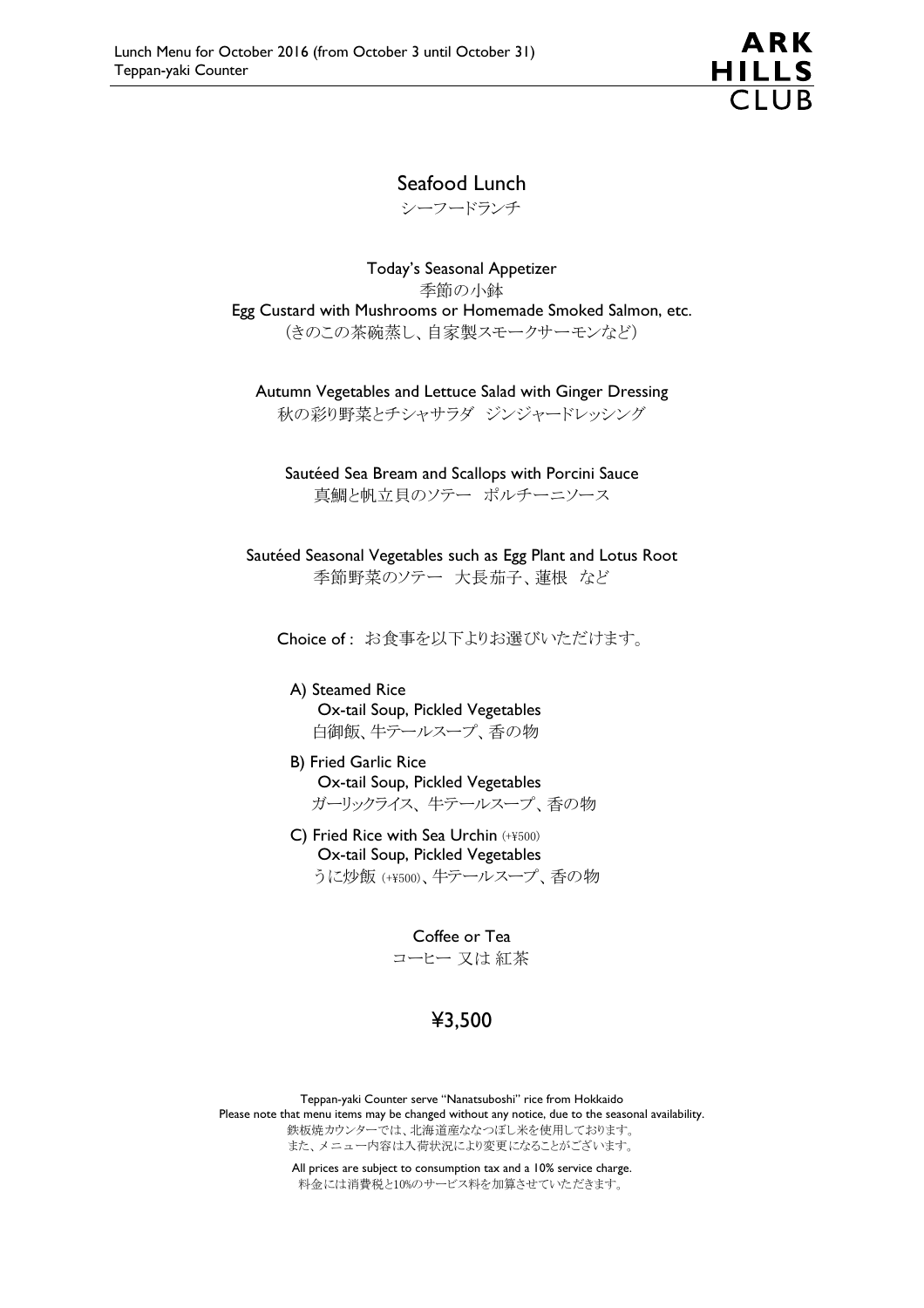

シェフが厳選した上質な赤身の国産牛をご堪能ください。

Today's Seasonal Appetizer 季節の小鉢 Egg Custard with Mushrooms or Homemade Smoked Salmon, etc. (きのこの茶碗蒸し、自家製スモークサーモンなど)

Autumn Vegetables and Lettuce Salad with Ginger Dressing 秋の彩り野菜とチシャサラダ ジンジャードレッシング

> Japanese Beef Sirloin 100g or Tenderloin 100g 国産牛 サーロイン100g または フィレ100g

Sautéed Seasonal Vegetables such as Egg Plant and Lotus Root 季節野菜のソテー 大長茄子、蓮根 など

Choice of : お食事を以下よりお選びいただけます。

A) Steamed Rice Ox-tail Soup, Pickled Vegetables 白御飯、牛テールスープ、香の物

- B) Fried Garlic Rice Ox-tail Soup, Pickled Vegetables ガーリックライス、 牛テールスープ、香の物
- C) Fried Rice with Sea Urchin (+¥500) Ox-tail Soup, Pickled Vegetables うに炒飯 (+¥500)、牛テールスープ、香の物

Coffee or Tea コーヒー 又は 紅茶

### ¥4,500

Teppan-yaki Counter serve "Nanatsuboshi" rice from Hokkaido Please note that menu items may be changed without any notice, due to the seasonal availability. 鉄板焼カウンターでは、北海道産ななつぼし米を使用しております。 また、メニュー内容は入荷状況により変更になることがございます。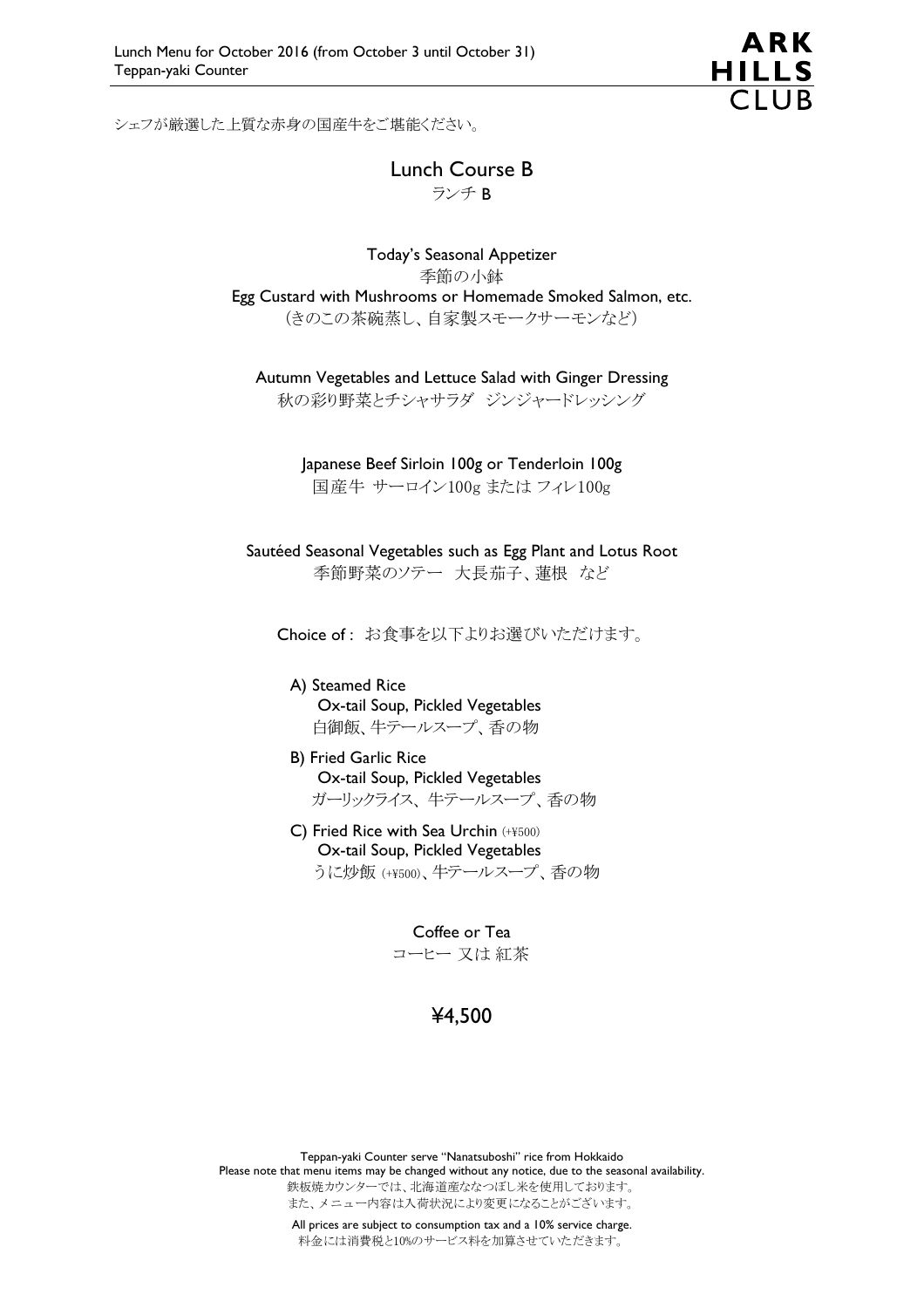

シェフが厳選した上質な赤身の国産牛をご堪能ください。

Lunch Course C ランチ C

Today's Seasonal Appetizer 季節の小鉢 Egg Custard with Mushrooms or Homemade Smoked Salmon, etc. (きのこの茶碗蒸し、自家製スモークサーモンなど)

Autumn Vegetables and Lettuce Salad with Ginger Dressing 秋の彩り野菜とチシャサラダ ジンジャードレッシング

> Sautéed Sea Bream with Porcini Sauce 真鯛のソテー ポルチーニソース

Japanese Beef Sirloin 100g or Tenderloin 100g 国産牛 サーロイン100g または フィレ100g

Sautéed Seasonal Vegetables such as Egg Plant and Lotus Root 季節野菜のソテー 大長茄子、蓮根 など

Choice of : お食事を以下よりお選びいただけます。

#### A) Steamed Rice Ox-tail Soup, Pickled Vegetables 白御飯、牛テールスープ、香の物

- B) Fried Garlic Rice Ox-tail Soup, Pickled Vegetables ガーリックライス、 牛テールスープ、香の物
- C) Fried Rice with Sea Urchin (+¥500) Ox-tail Soup, Pickled Vegetables うに炒飯 (+¥500)、牛テールスープ、香の物

Coffee or Tea コーヒー 又は 紅茶

### ¥6,000

Teppan-yaki Counter serve "Nanatsuboshi" rice from Hokkaido Please note that menu items may be changed without any notice, due to the seasonal availability. 鉄板焼カウンターでは、北海道産ななつぼし米を使用しております。 また、メニュー内容は入荷状況により変更になることがございます。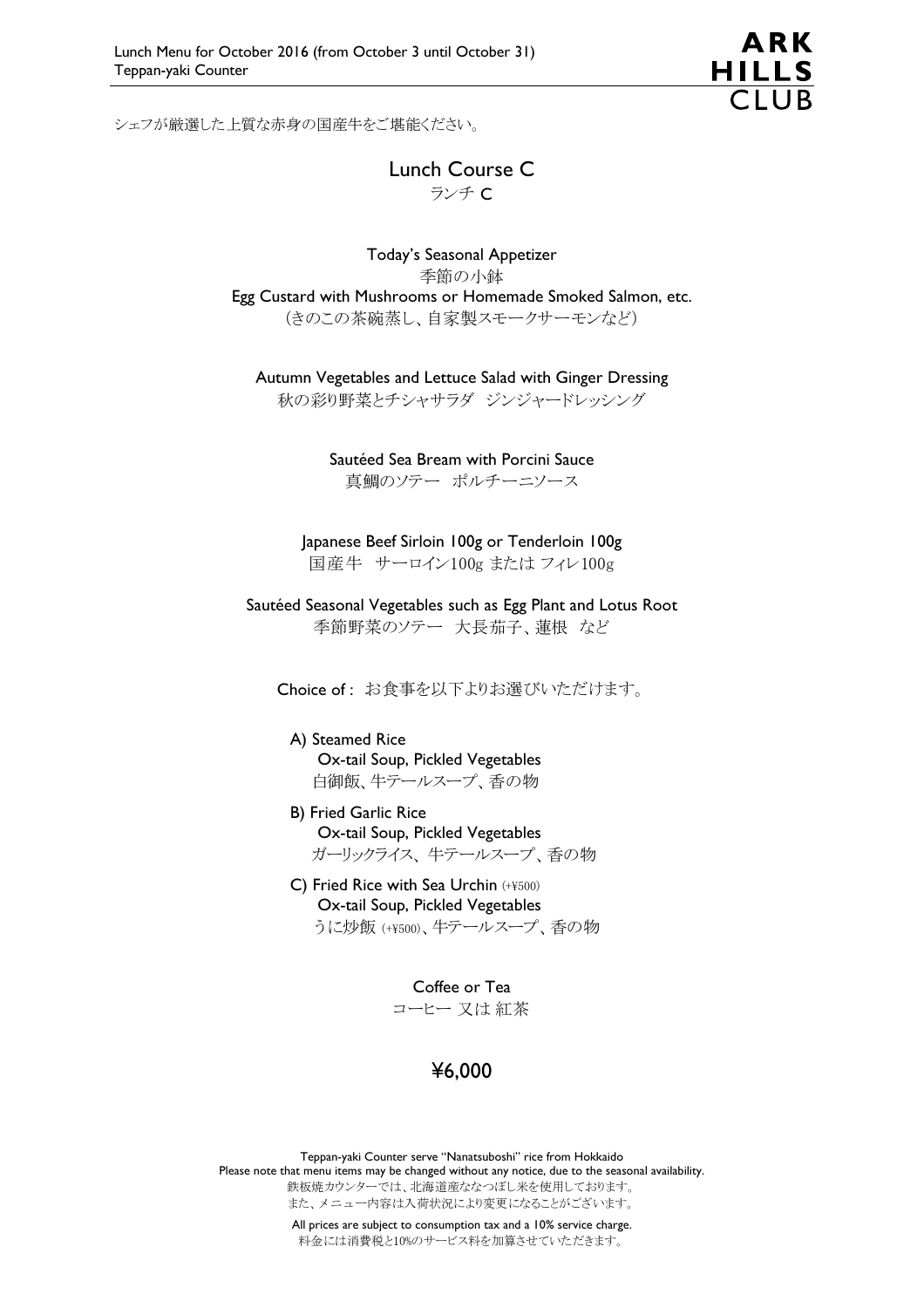

A la Carte

| Japanese Beef Sirloin or Tenderloin<br>国産牛 サーロイン またはフィレ |                 | Vegetable<br>野菜                                                                      |        |
|---------------------------------------------------------|-----------------|--------------------------------------------------------------------------------------|--------|
| 100 <sub>g</sub><br>150 <sub>g</sub>                    | ¥6,000<br>9,000 | Sautéed Seasonal Vegetables<br>旬の彩り野菜ソテー                                             | ¥2,000 |
| 200 <sub>g</sub>                                        | 12,000          |                                                                                      |        |
| Dry-aged Australian Beef<br>オーストラリア産ドライエイジビーフ           |                 |                                                                                      |        |
| 100 <sub>g</sub>                                        | ¥2,000          | Soup & Rice<br>お食事とお椀物                                                               |        |
| <b>Seafood</b><br>魚料理                                   |                 | Fried Rice with Sea Urchin<br>Miso Soup and Pickled Vegetables<br>うに炒飯セット (味噌椀、香の物)  | ¥1,800 |
| Hokkaido Scallops (2Pieces)<br>北海道産 帆立貝                 | ¥1,000          | Fried Rice with Sea Urchin<br>うに炒飯                                                   | 1,500  |
| Today's Fish<br>本日の魚料理                                  | 3,000           | <b>Fried Garlic Rice</b><br>Miso Soup and Pickled Vegetables<br>ガーリックライスセット(味噌椀、香の物) | 1,200  |
| Abalone (100g)<br>蝦夷鮑                                   | 4,000           | <b>Fried Garlic Rice</b><br>ガーリックライス                                                 | 800    |
|                                                         |                 | <b>Steamed Rice</b><br>Miso Soup and Pickled Vegetables<br>白御飯セット(味噌椀、香の物)           | I,000  |
|                                                         |                 | <b>Steamed Rice</b><br>白御飯                                                           | 500    |

Teppan-yaki Counter serve "Nanatsuboshi" rice from Hokkaido Please note that menu items may be changed without any notice, due to the seasonal availability. 鉄板焼カウンターでは、北海道産ななつぼし米を使用しております。 また、メニュー内容は入荷状況により変更になることがございます。